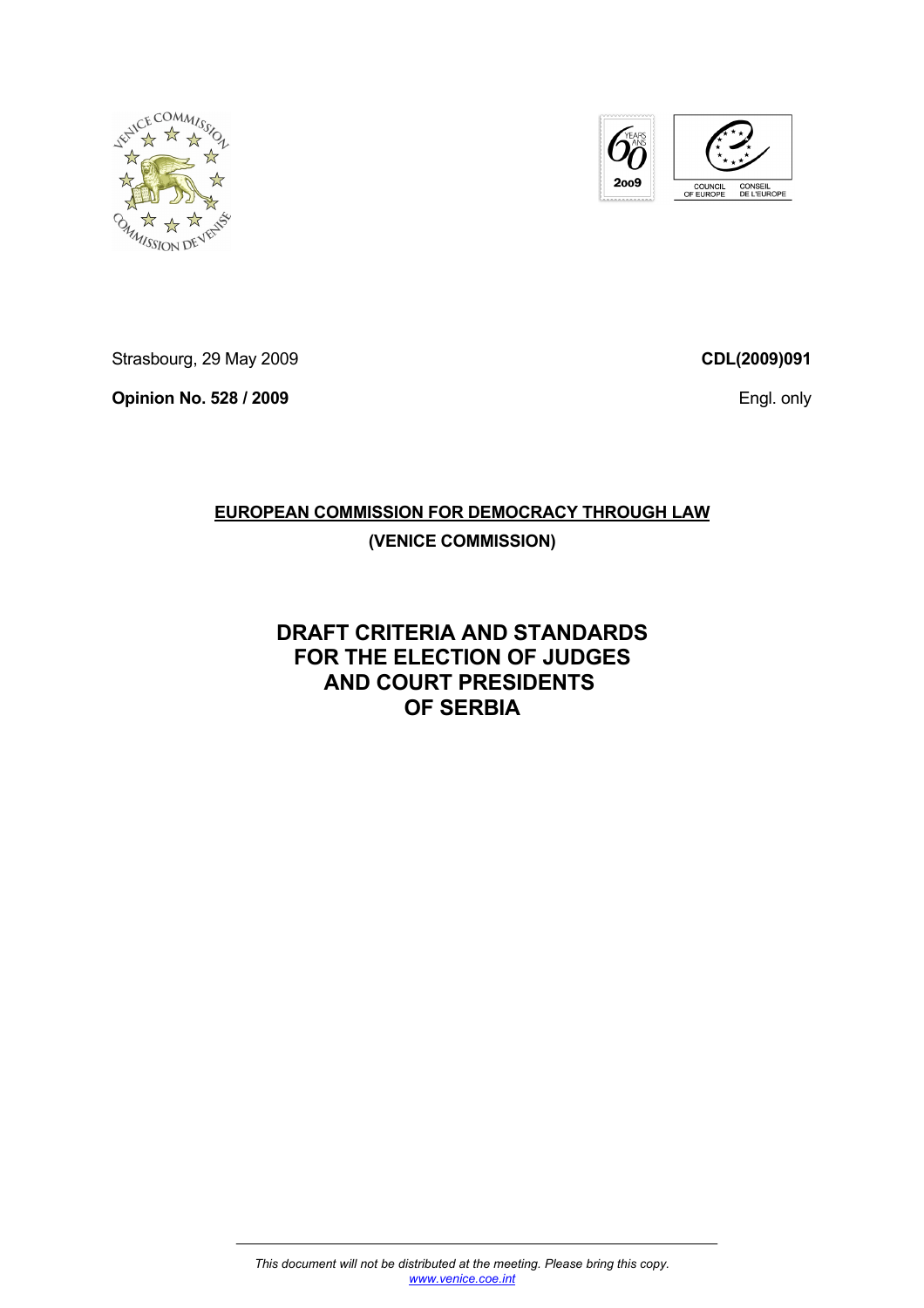Pursuant to Article 45, paragraph 6 and Article 69 of the Law on Judges (*Official Gazette of the Republic of Serbia*, No 116/2008) and Article 59, paragraph 1 of the Law on High Judicial Council (*Official Gazette of the Republic of Serbia*, No 116/2008), the High Judicial Council pronounces

#### **CRITERIA AND STANDARDS FOR ELECTION OF JUDGES AND COURT PRESIDENTS § 1.**

1/1. Judges and court presidents, beside meeting all requirements for employment within state institutions, holding a Bachelor of Law degree, passing the Bar Exam and working experience following the Exam, must also satisfy election requirements in terms of qualification, competence and worthiness.

 1/2. Qualification implies theoretical and practical knowledge necessary for performing the judicial function.

 1/3. Competence implies skills which enable efficient application of specific legal knowledge in solving judicial cases.

 1/4. Worthiness implies ethic qualities a judge should possess and behaviour in accordance with those qualities.

**§ 2.** 

2/1. This sub legal act denotes criteria and standards for:

1) first election of a judge with a three-year mandate; 2) election for permanent function of judges who were elected upon previous regulations (hereinafter: already appointed judges); 3) election of judges for permanent function following expiration of a three-year mandate; 4) election in advancement; 5) election of court president.

## **I The first election of a judge with a three-year mandate § 3.**

3/1. The first election of a judge with a three-year mandate includes first-time candidates for performing a judicial function.

#### *1. Qualification* **§ 4.**

 4/1. Theoretical knowledge is evaluated and assorted depending on following standards:

1) grade point average during studies;

2) duration and conditions of studies;

3) academic and expert titles;

4) published scientific and professional papers;

 5) other circumstances influencing the level of knowledge necessary for performing a judicial function.

 4/2. Candidate's practical knowledge is evaluated and assorted depending on a state after passing the Bar exam.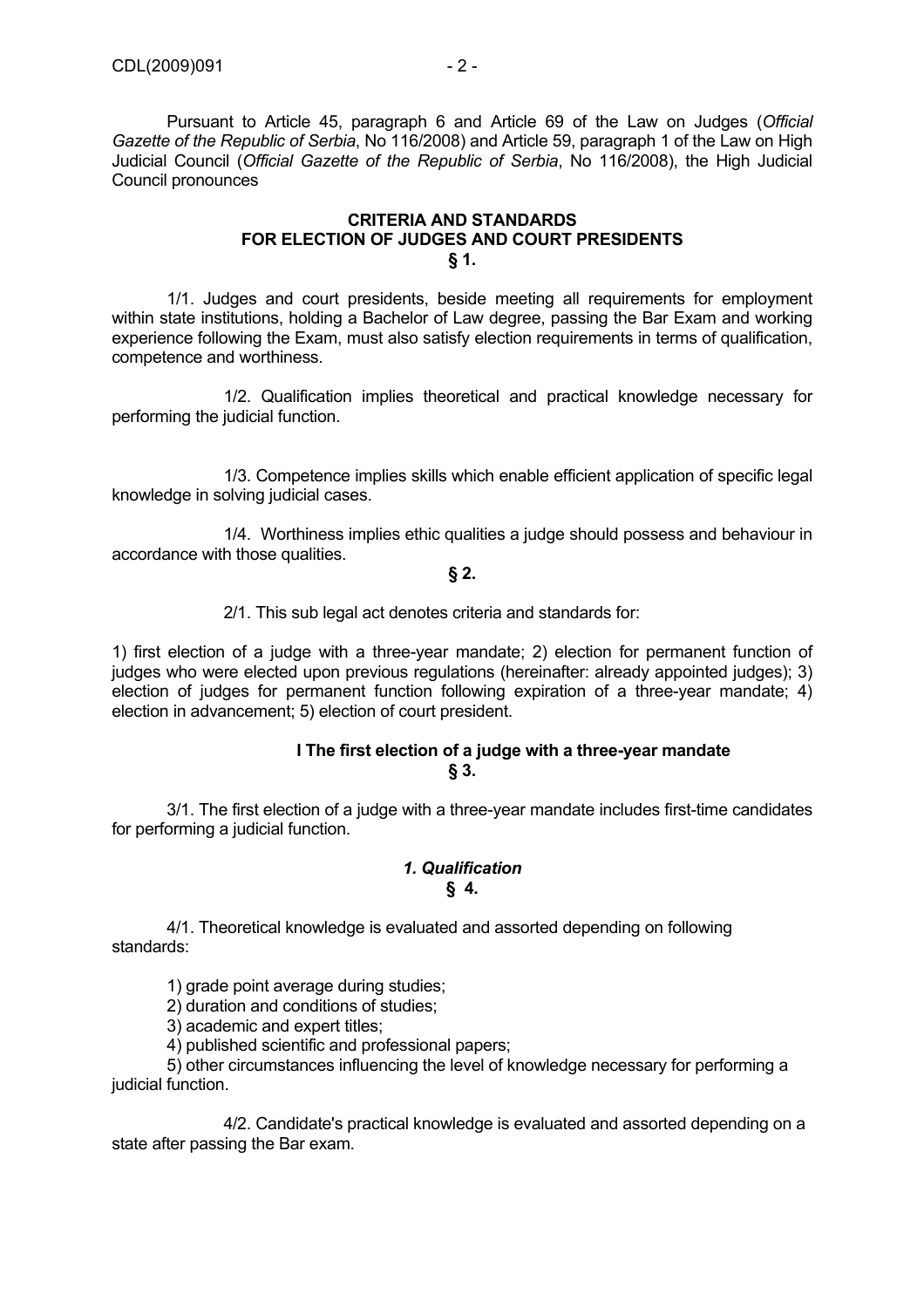4/3. Judicial assistants are assorted depending of evaluation of their performance (scope, quality, conscientiousness, initiative and published academic and professional papers).

 4/4. Other candidates are evaluated and assorted on the basis of reports by the bodies, organizations, Bar Associations and principals they have performed practical work with.

#### **§ 5.**

 5/1. Qualification of magistrates who apply for position at magistrate courts of the same degree is evaluated on the basis of their theoretical and practical knowledge.

5/2. Standards for evaluating a magistrate's theoretical knowledge are:

1) academic and other titles;

2) published expertise;

3) participation in specialization programs;

4) participation in working groups for compilation of regulations:

5) participation in training programs organized by the Judical Training center,

courts and other organizations for expert education and specialization for judges and other experts;

6) grades obtained at university;

7) duration of study.

5/3. Standards of magistrates' practical knowledge are:

1) a number and type of working cases;

2) a number of relevant solved cases and cases solved by other manners;

3) a number of legally-binding completed cases without declared legal remedy;

4) a number of declared legal remedies;

5) a number of confirmed,reworked and repealed decisions in relation to:

- a number of decisions based on legal remedies;

- a number of relevant solved cases;

6) duration of process – duration of decision-making;

7) a percentage of fulfillment of orientation standard and ratio of accuracy;

 8) a number of cases with obsolete conduction of proceeding, which can be ascribed to a candidate's obvious omissions;

9) a number of complex cases;

10) duration of judicial working experience in a magistrate body or judicial bodies.

#### *2) Competence* **§ 6.**

 6/1. Competence is established based on skills for performing judicial function, such as: knowledge, expertise, practice, skillfulness and every other capacity to efficiently and operatively apply legal knowledge in solving court cases.

 6/2. Competence is conditioned with: good knowledge of material and proceedings codes, awareness of necessity to examine cases, skillfulness, identification in establishing relevant facts, capacity for analytic and synthetic opinion, judging based on own reason, clear expression, exemplary literacy, diligence, self-control, sense for cooperation with colleagues and cultured behavior.

 6/3. Competence for performing judicial function is evaluated on the basis of performance of judicial assistants and opinions of judges the candidates have fulfilled practical training with.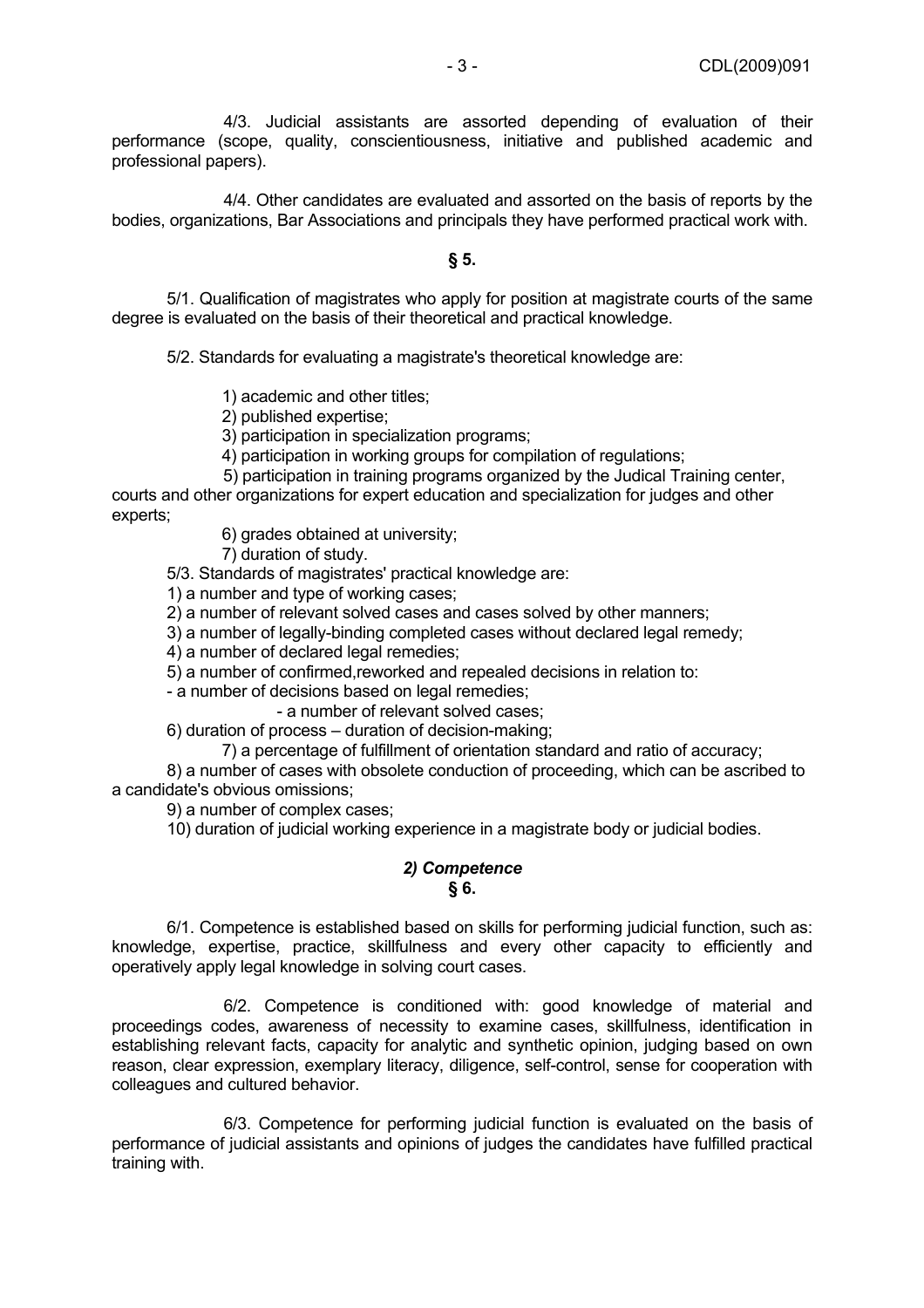6/4. Competence for performing judicial function of a barrister or barrister apprentice is evaluated on the basis of the value of his/her performance and Bar Association's opinion, or principal's opinion.

 6/5. Competence for performing judicial function of other candidates is evaluated on the basis of interviews, while other methods can also be applied (test, interview and other psycho-social techniques). Before announcing election of any judges, the High Judicial Council will decide whether it will use abovementioned methods.

 6/6. Competence of magistrates who are candidates for judges at the magistrate court of the same degree is evaluated on the basis of value of working performance and opinions of judges' board, principal of the body and board of all judges.

#### *3) Worthiness* **§ 7.**

 7/1. Ethic qualities which make a judge worth the function are: honesty, conscientiousness, equity, dignity, persistence and exemplarity.

 7/2. Honesty implies: ethic correctness, respectability, truthfulness, fairness, goodness, incorruptibleness and other positive personal qualities.

 7/3. Conscientiousness implies: professional responsibility, assiduity, diligence, adherence to the professional rules, accuracy and refusal of anything that can jeopardize honorable performance of judicial profession.

 7/4. Equity implies equal treatment in equal affairs, unequal treatment in unequal affairs proportional to their inequality and treatment of other as of oneself.

 7/5. Dignity is acquired and preserved: with authority, decency, courage, behavior and speech culture, conducting appropriate to the courts and judicial function's reputation.

 7/6. Persistence of a judge is reflected in his/her dedication to the law, justice and truth, as well as in belief in the rule of law and legal state.

 7/7. Exemplarity of a judge is recognized by: restraining from any indecent act or act having such impression; restraining from any action causing suspicion, rising doubts, weakening confidence or in any other way undermine confidence in court; restraining from hate speech, indecent or blunt behavior, impolite treatment, expressing partiality or intolerance, vulgar expressions, indecent clothing and every other improper behavior.

## **§ 8.**

 8/1. Ethical conduct requires a reputation of the court and it is evaluated depending of: social responsibility for conducting judicial function, independence, impartiality, reliability and dignity of the judges, their responsibility for internal organization of the court and positive image of judicial system in public.

 8/2. A court's reputation depends of knowledge, capacity, equity, efficiency, courage and honorable life of a judge.

 8/3. Awareness of judges' social responsibility is sourced from their obligation to provide court's protection of rights and freedoms in a reasonable time period.

 8/4. Independence of a judge is reflected in his/her freedom and capability to make impartial decisions, based on his/her own evaluation of facts and own understanding of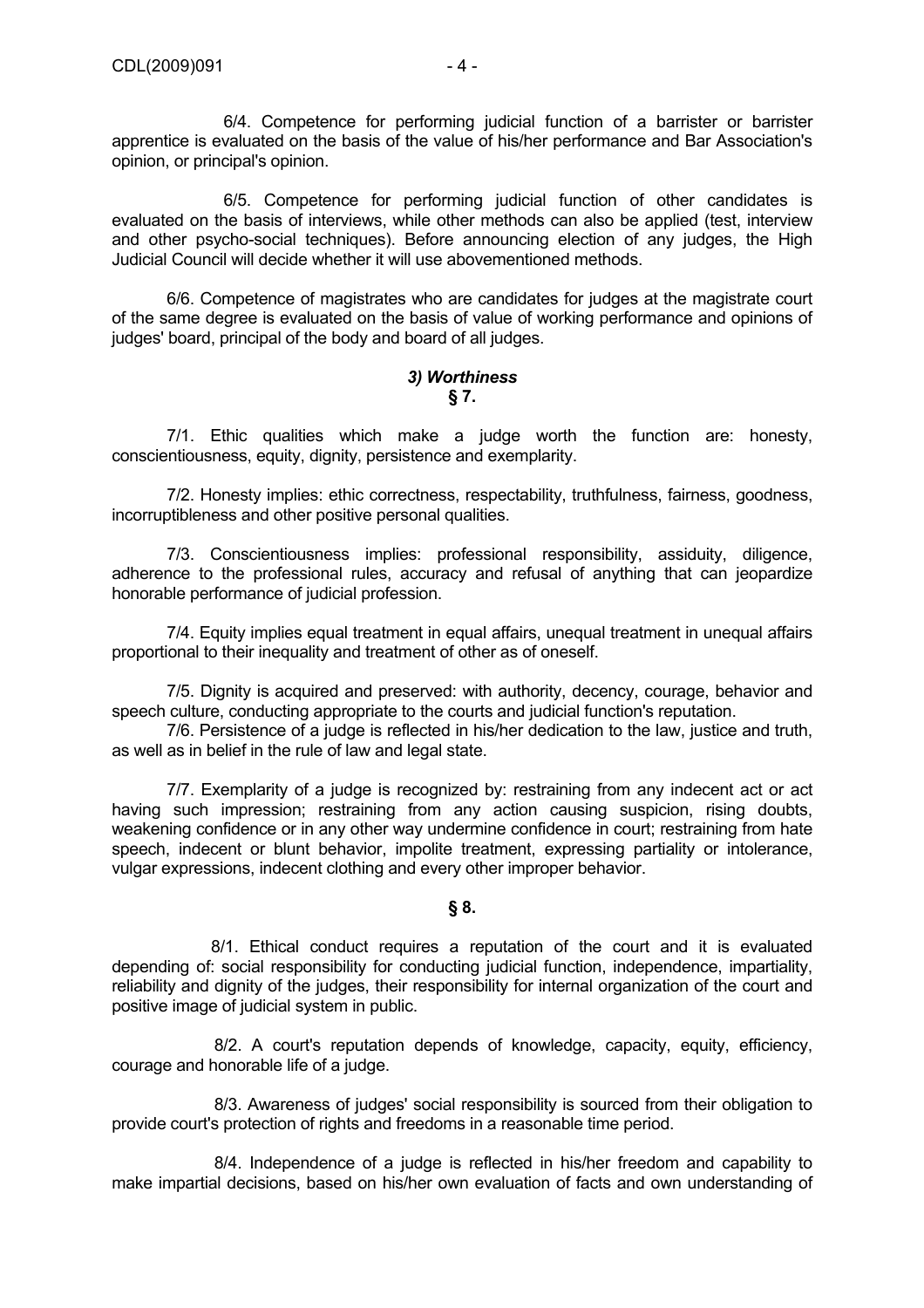laws, without limits, influences, enticements, threats, pressures and interventions from anyone and for any reason.

 8/5. Impartiality of judges is reflected in dedicating equal attention to adverse interests of parties and objective judging procedure without any ideological, political and other preconceptions or prejudices.

 8/6. Judge equally fosters and defends reliability and dignity while performing judicial function and outside of it.

 8/7. By taking the responsibility for internal organization of a court, a judge expresses readiness for the whole court, and not only him/her, perform its duties in accordance with laws, accurately and efficiently.

 8/8. Judge contributes to a positive image of judiciary in public with his/her ethic qualities and behavior.

 8/9. Dignity for performing judicial function of a candidate is evaluated on the basis of results of interviews, while other methods can also be applied (test, interview and other psycho-social techniques). Before announcing election of any judges, the High Judicial Council will decide whether it will use abovementioned methods.

 8/10. Worthiness of judicial assistants is evaluated on the basis of opinions of judges they are disposed to.

 8/11. Worthiness of barristers and barristers' apprentices is evaluated on the basis of Bar Association, or principals.

 8/12. Worthiness of magistrates is evaluated on the basis of opinion of ministerial bodies in charge of justice functions, Boards of judges in which a magistrate has performed or performs his function, the principal of the body and chairperson of the Magistrate council.

#### **II Election of already appointed judges for permanent function § 9.**

 9/1. It is presumed that an already appointed judge applying for the election to the court of a same type, or of a same level, fulfills criteria and standards mentioned in this sublegal act.

 9/2. This presumption can be overturned if there are reasons for doubt that a candidate fulfills criteria and standards noted in this sub-legal act, because he/she has shown incompetence, a lack of qualifications or unworthiness for performing judicial function.

 9/3. It is considered that a candidate has not manifested a sufficient level of qualification if, in the past three years, he/she has had a number of revoked decisions significantly higher than the average in the court he/she works in.

 9/4. It is considered that a candidate has not manifested a sufficient level of competence if, in the past three years, he/she has concluded less number of cases then required by the orientation norm, or if obsolescence of criminal proceedings can be ascribed to a candidate's obvious omission.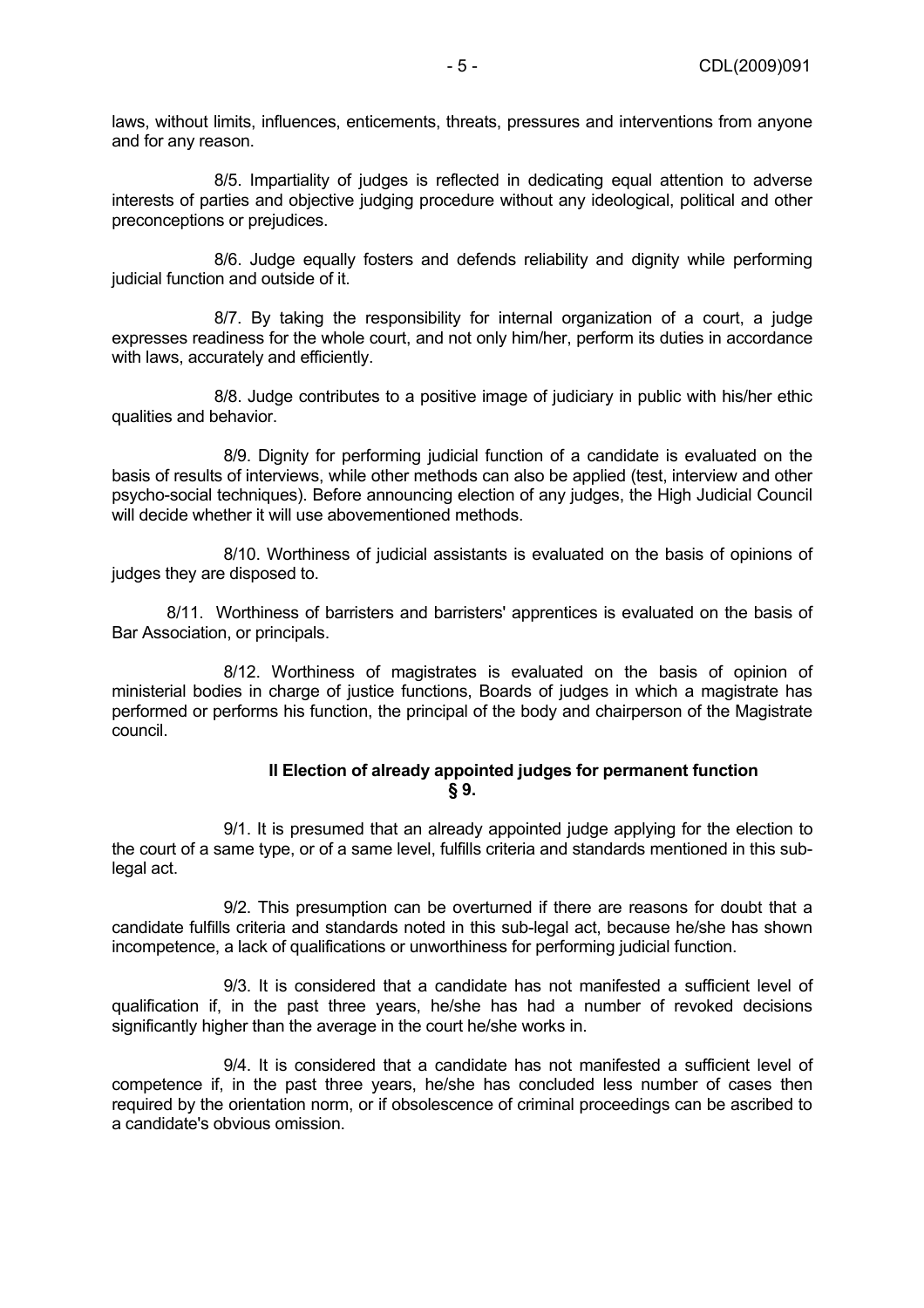9/5. It is considered that a candidate is not worthy of a judicial function if his/her qualities, actions and decisions have undermined the court's reputation and confidence in judicial authority.

## **§ 10.**

10/1. Reasons for doubts in candidate's qualification and competence are formed depending of:

1) percentage of fulfillment of orientation norm;

2) number, type and complexity of cases in working process;

3) number of relevant solved cases and a number of cases solved by other

methods;

4) number of cases solved and cases in which a legal remedy is declared;

5) number of legally-binding concluded cases without a legal remedy;

6) number of confirmed, revoked and reworked decisions by legal remedy;

 7) number of open hearings before a higher court which can be ascribed to an omission of a original jurisdiction court;

 8) number of cases in which a hearing is reopened and time period from conclusion to reopening of a new hearing;

9) ratio of accuracy;

10) time period for decision-makings;

 11) modes for treating the old cases (number of received and number of solved old cases and in which deadlines);

 12) number of obsolete cases in criminal proceedings which can be ascribed to a candidate's obvious omissions.

 10/2. Reasons for doubt in worthiness of a candidate are formed on the basis of actions that are not in accordance with ethical qualities and ethical behavior of judges mentioned in §§ 7. and 8. of this sub legal act.

 10/3. Data on existence of reasons for doubt from abovementioned article are collected by the High Judicial Council from the bodies of the ministry in charge of justice issues, from the Supervising board and High Personnel Council of the Supreme Court of Serbia, board of all judges in which an already appointed judge has performed judicial function, president of that court, as well as a president of immediate higher court.

## **III Election for a permanent function upon expiration of a three-year mandate § 11.**

 11/1. Following the expiration of a three-year mandate, a first-time elected judge is necessarily elected for a permanent function if graded with "exceptionally successful performance of judicial function" for the each year of that mandate.

 11/2. Following the expiration of a three-year mandate, a first-time elected judge can not be elected for a permanent function if graded with "does not satisfy" for the each year of that mandate.

 11/3. Following the expiration of a three-year mandate, a first-time elected judge can be elected for a permanent function:

 - if graded with "exceptional performance of judicial function" and "successful performance of judicial function" during the mandate;

 - if graded with "successful performance of judicial function" during each year of the mandate;

- if his/her grades have improved during the mandate each year.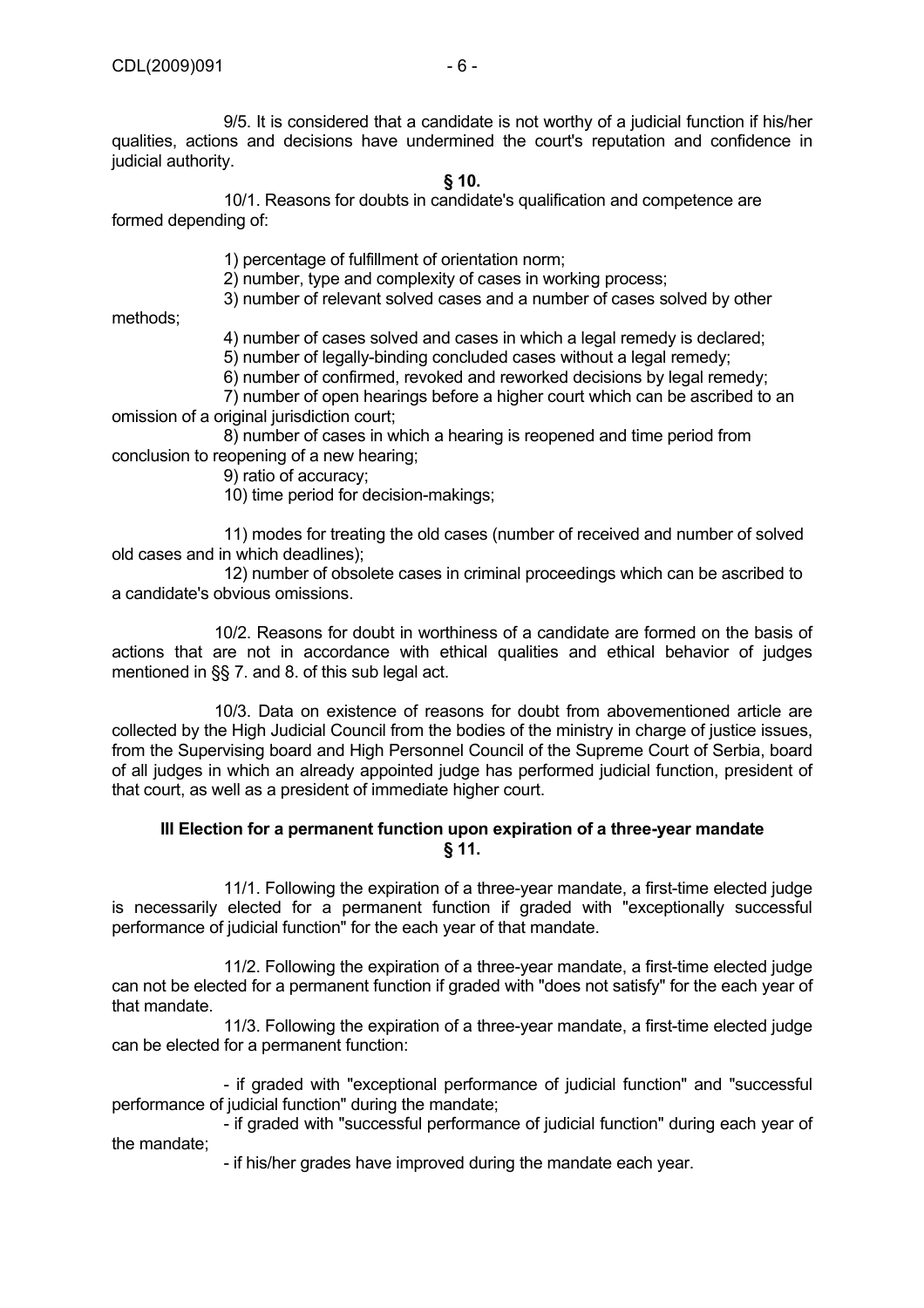11/4. Criteria, standards and proceedings for evaluation of judges' performances, which will be the basis for abovementioned grading procedure, will be established by a special act of the High Judicial Council.

#### **IV Promotion § 12.**

12/1. Promotion implies election of a judge to the higher level court, no matter of the type of the court.

 12/2. Standards of qualification and competence mentioned in paragraph 10/1. of this sub-legal act have a decisive impact on a choice for promotion, and reasons for doubt in qualification and competence of a candidate also depend on them.

 12/3. During the evaluation of a candidate, additional standards are also taken into consideration, such as:

1) scientific and professional titles;

 2) scientific and expertise papers published, as well as presentations at local and international expert meetings;

3) conduct in extremely difficult and complex cases;

4) certificate by organization dealing with judges' training and specialization;

5) acknowledgements by local and international professional organizations;

 6) compilation of a program and lectures to trainees organized by the Judicial Training center, courts and other organizations dealing with professional education and specialization for judges, judges' assistants and judicial apprentices;

 7) participation in trainings organized by the Judicial Training Center, courts and other organizations dealing with professional education and specialization for judges, judges' assistants and judicial apprentices;

 8) knowledge and application of international standards and rules and procedures of the European Court of human rights;

 9) membership in chosen or arbitrage court, as well as other forms of alternative solution of disputes;

10) membership in managing bodies of professional associations;

11) participation in working groups for compilation of rules and regulations;

12) computer skills and knowledge of foreign languages;

 13) exceptional activities in improving and organization of court's performances in which he/she executes judicial function and shown capacity to transfer knowledge to judges' assistants and apprentices.

 12/4. The High Judicial Council can form a separate working group to examine facts of importance to application of abovementioned standards.

 12/5. The High Judicial Council also uses grades obtained from the councils evaluating judges' performances in the lower level courts.

 12/6. Worthiness of a judge applying for promotion is implied, since it is equally necessary for function in every court.

 12/7. Rules of promotion are applied also to magistrates, and judges at magistrate courts.

## **V Election of president of the court**

**§ 13.** 

13/1. Judge of the same or higher level court can be elected president of the court.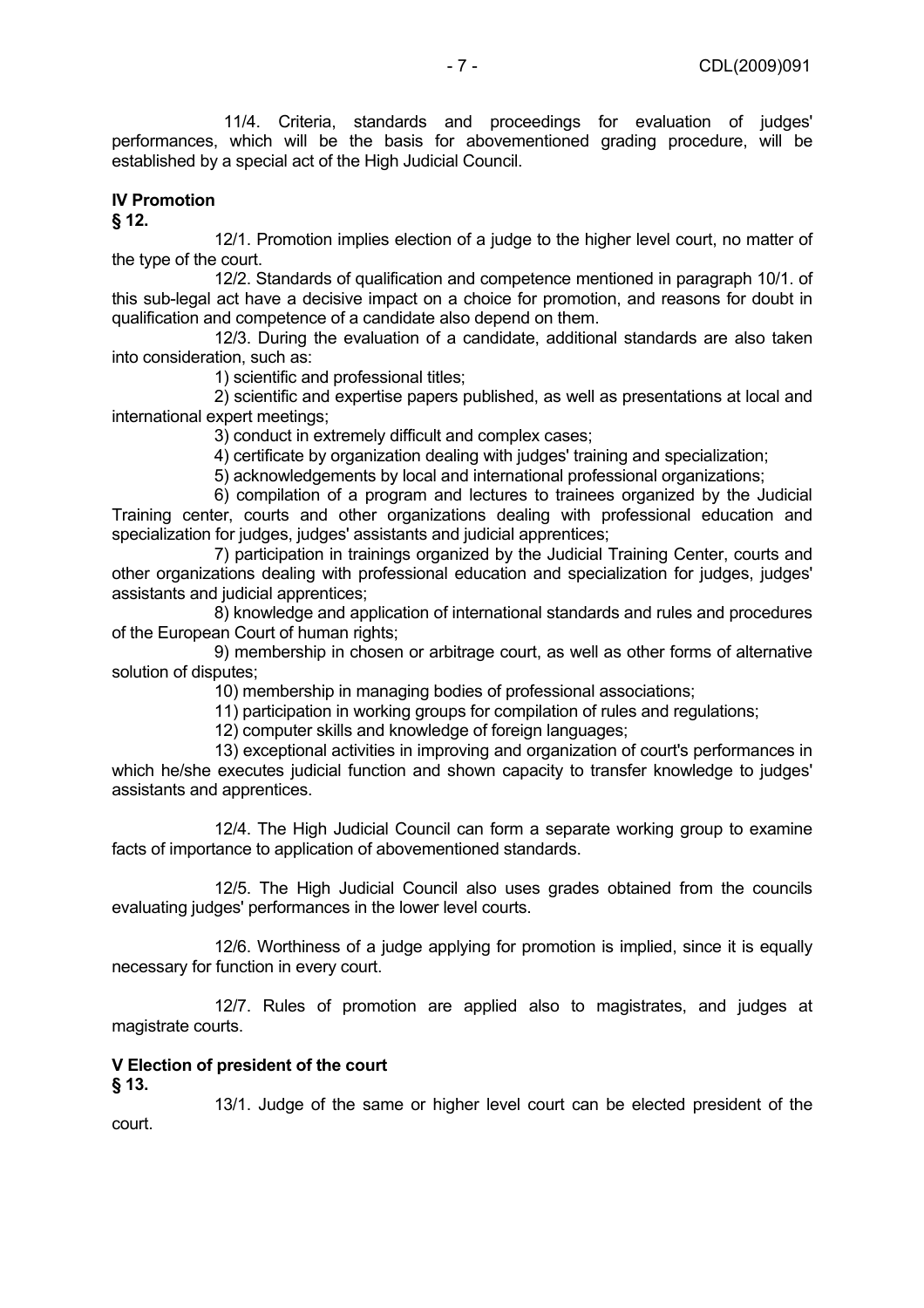13/2. President of the court, besides qualifications, competence and worthiness for performing judicial function, must also have a capacity to manage and organize activities of the court.

13/3. Capacity to manage and organize implies:

1) capacity to organize working activities in collective;

2) capacity for internal organization of court activities;

3) knowledge of court's administration working activities;

 4) authority that a candidate enjoys among judges of the court he/she performs his/her function;

5) skills to manage human and technical resources;

 6) capacity for successful communication with employees and interested parties;

7) cooperation with other institutions and bodies;

 8) capacity to solve organizational problems and successful overcoming of crisis situation in court's working activities;

9) effective choice of collaborators and court's personnel;

 10) improvement of court's working activities and introduction of innovations in works which facilitate and expedite working activities of the court;

11) dignity in representing the court;

12) pleading for preservation of court's and judges' reputation in public.

13/4. Standards of capacity to manage and organize are:

1) results of the court where a candidate has performed a managerial function;

2) duration of judicial experience and experience in managing function;

3) opinion of the Board of all judges of the court a candidate belongs to;

4) promotion in judicial function;

 5) results of court's activities in terms of types and numbers of concluded cases as well as a realization of orientation norm;

 6) results of court's working activities related to old cases, with application of international standards, especially the right to fair trial and trial of reasonable duration;

7) engagement in solving cases and a percentage of realization of orientation norm;

 8) contribution to professional specialization of judges, judges' assistants and other employees, and application of new legal regulations;

9) additional standards mentioned in paragraph 12/3.

 13/5. Before proposing a candidate for court's president, it is necessary to obtain the opinion of Board of judges of the court in which a candidate performs judicial function, Board of all judges of the court for which the president is proposed, as well as boards of all judges of аn immediate higher court, while if a previous president is among the candidates, the evaluation of his mandate is taken into consideration.

 13/6. Before proposing a candidate for the Supreme Court of Cassation, it is necessary to obtain an opinion on candidates from the General board of that court and the National Assembly committee in charge of judiciary.